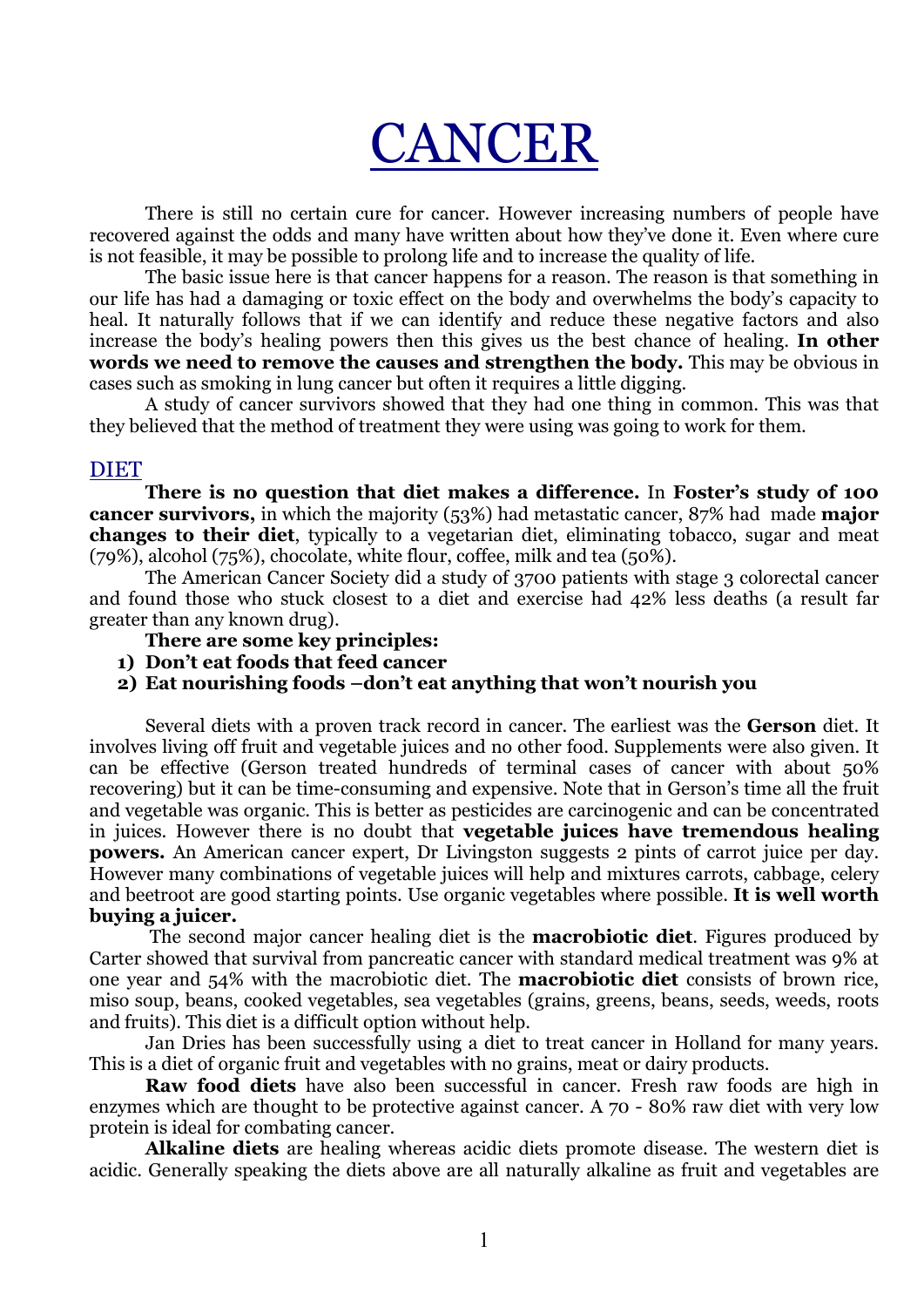alkaline foods whereas meat, sugar and grains are acidic. There are products which help the body become alkaline such as Alka Lisa but having one teaspoonful of sodium bicarbonate in a glass of water in the evening may help. The Italian doctor Tullio Simoncini used injections of sodium bicarbonate to treat tumours with considerable success.

The strongest link between food and cancer is **sugar.** Sugar is essential food for tumours (which use 19 times more sugar than normal cells) and numerous animal studies have shown that cancer recovery is far superior on low sugar diets compared to high sugar diets. In fact PET scans are sometimes used to diagnose cancer as these pick up more sugar going into the cancerous area.

 In animal experiments it is often very difficult to induce cancer as they often cure themselves. If the animal protein in the diet is kept low then even large amounts of cancercausing agents have no effect. In contrast if the protein is high (equivalent to the western diet) then small amounts of carcinogens will provoke cancer (see China Study). Milk protein, perhaps because it contains a substance IGF-1, which is growth-promoting, seems especially dangerous. It is also high in sugar (lactose (especially skimmed milk). There is a **strong link between** milk and breast and prostate cancer and it is worth completely avoiding milk in these cancers. Note that all the above diets are low animal protein diets. The major sources of protein are meat and dairy products. It is certainly a good idea to **avoid meat and milk for the first** 4 months and then to keep it low.

 Some general dietary measures that will help include getting rid of sugar, hydrogenated fats, white flour, sodas, coffee, nicotine and all foods with a long list of chemicals on the packet. American cancer expert, Sherry Rogers refers to this as cutting out the CRAP, C= Cigarettes, coffee, chemicals  $R =$  Refined sugar and flour  $A =$  Alcohol P= Processed foods.

Increase the number of protective foods. A huge number of vegetables and fruits have now been shown to contain substances that protect against different stages in the cancer pathway (eg green tea, garlic and turmeric inhibit cancer growth, seaweed, spices and onions cause cancer cell death, grapes and berries inhibit blood vessels within tumours and chillies block tumour enzymes). The effect of all these foods combined is additive (note that no drugs work on all stages of the cancer process –this effect is unique to healthy foods).

 Roughly in order of importance the foods with the strongest anti-cancer properties are mushrooms (notably oyster and maitake mushrooms), garlic, onions, leeks, cruciferous vegetables, green tea, turmeric, beetroot, Omega 3 fats, ginger, red wine, seaweed, berries, citrus fruit and tomatoes. Remember fruit and vegetable juices.

Brazil nuts and almonds also have anti-cancer properties (however their nutrient content depends on the soil they are grown in and now many almonds are grown intensively). These nuts contain the anti-cancer substance Vitamin B17 (see below). **Spouting seeds** are another recommended food because of their high content of phytonutrients and enzymes. Choose a diet which seems right for you; a diet which does not cause stress. There are plenty of good foods to choose from but cutting out the harmful ones is often the most difficult step.

Fasting, usually with vegetable juices, is highly beneficial (and reduces cancer in animal studies by 80%). Fasting has been shown by Professor Valter Longo to cure up to 40% of cancers in animals. Fasting switches off inflammation, switches on stem cells, causes sick cells to die and prevents metastasis. Fasting with water only deprives cancer of their fuel (sugar and in metastatic tumours glutamate). Consider doing this once weekly. People, including hospital specialists and dieticians often worry about the weight loss in cancer but this is a misunderstanding. The key is always to eat healing foods. Start with daily fasts – people are often worse initially as fasts release toxicity - and then increase the length of fasts. Fasting also releases toxic chemicals from the body which itself is healing.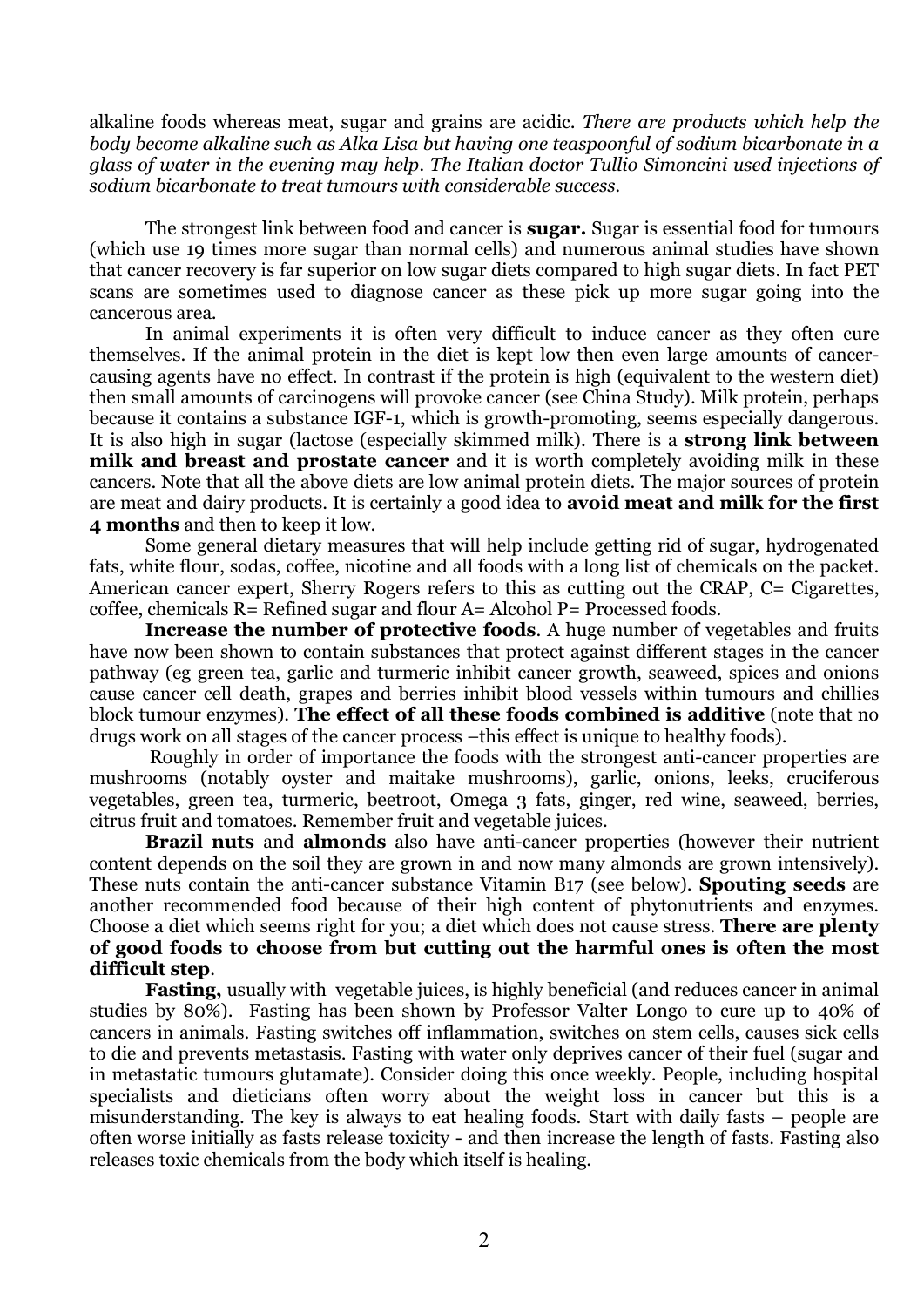Cancer-survivor Louis Hay had perhaps the simplest strategy. If foods were healing she would eat them, if not, she wouldn't. Patrick Kingsley who treated thousands of "nohopers" with cancer with great success would say "there is no way you can heal your body without healing foods".

 There have been over 10,000 papers written on cancer and diet. The most essential finding is that vegetables, especially when raw are a key element in combating cancer.

#### Food Recommendations – it takes 4 months to get your defences working properly

- 1) No meat for 4 months then add organic chicken and turkey.
- 2) No white flour, white bread, white rice (use wholemeal or wholegrain only), vinegar or sugar or products with sugar (cakes, biscuits, pastry) for 4 months.
- 3) Avoid milk for 4 months then use organic only (avoid milk for good if breast, prostate or ovarian cancers).
- 4) Have large quantities of vegetables daily and the less sugary fruits.
- 5) Eat raw nuts, especially almonds, cashews and hazelnuts daily.
- 6) Use vegetable juices daily (not bought juices which may have added sugars and will have lost much of their nutrient value). Fasting on juices for 3 to 4 days a month will help in the first few months. An alternative is apples only for 3 days. Use organic produce if at all possible.

Review how you are doing after one month and if you are not making progress change strategy. The biggest clue that things are working is usually an increase in energy.

Concentrate on looking after yourself for the first 3 months –make it a priority. Cancer develops over a long time period and it takes time to heal where this is possible.

However sometimes when healing does occur symptoms can get worse and this is called a healing crisis. This is a good sign. For instance a man who healed a tumour in his neck with vitamin C found that after several weeks his glands swelled up like balloons. However he felt surprisingly well during this episode. Healing occurred soon after.

# EXERCISE

 It is possible to vary the rate of tumours in mice from 16 to 88% by varying the amount of exercise. Injecting exercised muscle into mice slowed tumour growth. The Simontons who treated "incurable" cancer patients at the Cancer Counselling and Research Center in Dallas, were best known for their use of visualisation. However they also incorporated exercise (and I believe that if they had used dietary changes they would have obtained even better results). Of 159 patients not expected to live a year, 19% recovered, 22% had tumour regression and the rest doubled their survival time. They found a significant number of their most successful patients kept up vigorous exercise (a man with metastatic cancer ran a marathon). They asked their patients to exercise for 1 hour three times a week (shorter periods had less benefit) and asked bedbound patients to visualise exercising several times a day for 10 minutes. They found regularity of exercise was more important than the type.

# SUPPLEMENTS

There is no one drug or supplement that will ever beat cancer. But it can be overwhelmed by the right combination of foods and supplements. Some foods and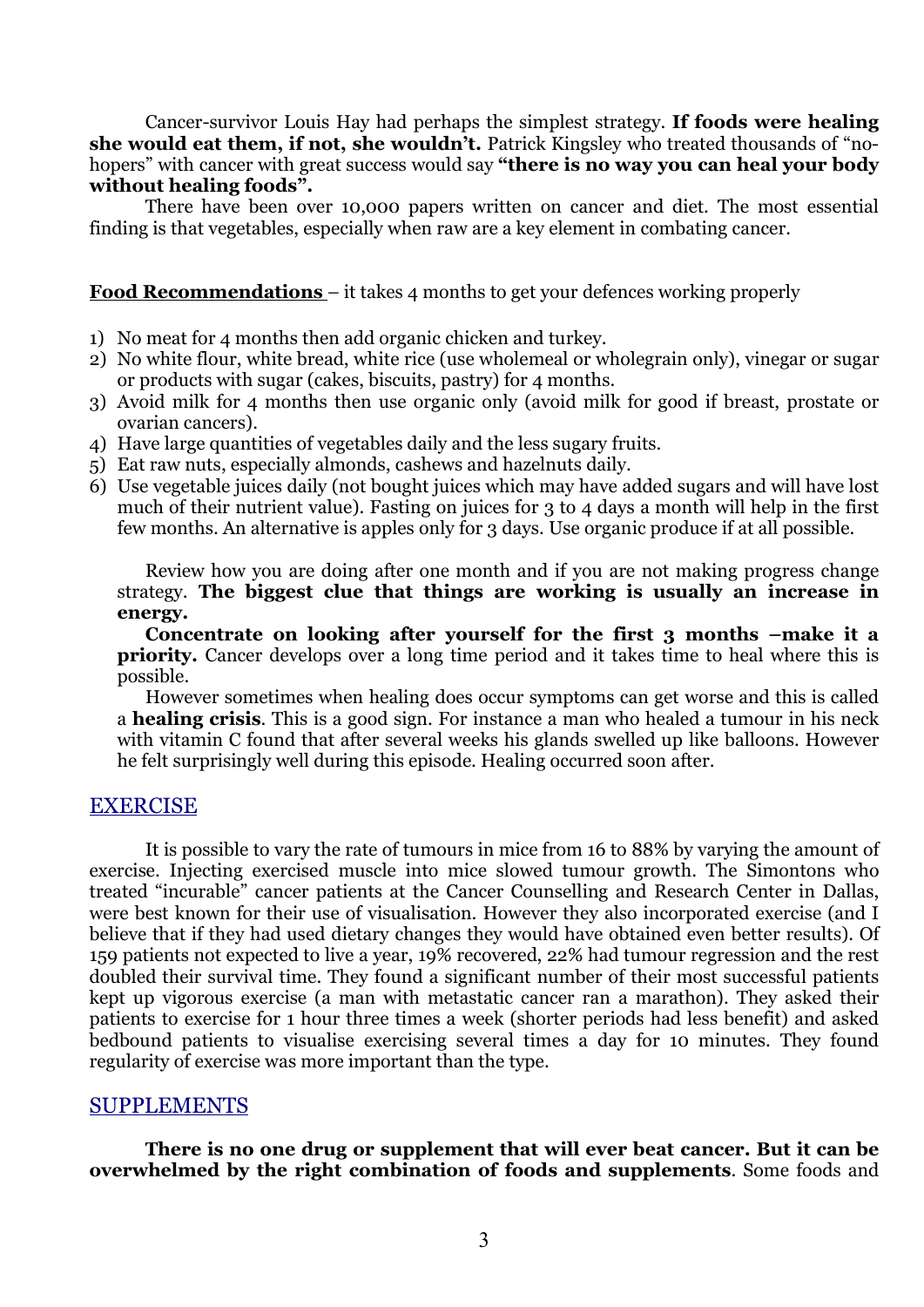supplements induce cancer cell death, some stop new vessel formation, some repair DNA, some block metastasis, some reduce oestrogen and others block inflammation (there is more about this in may book Curing the Incurable). The more of these pathways that are covered the better. This often means taking a lot of supplements. Typically drugs only affect one pathway.

 One of the most ignored pieces of research in cancer is that on high dose Vitamin C. Dr Cameron discovered that high doses of Vitamin C were extremely helpful in cancer. His study showed those taking high doses survived four times as long as patients on standard treatment. Vitamin C works on 4 to 5 different levels to heal cancer.

 A study of cancer patients given 10 grams of Vitamin C and other supplements including beta-carotene found 80% lived a staggering sixteen times as long. Typically the dose of Vitamin C is increased from about 2 grams daily, increasing by 2 grams every  $3-4$  days to  $10-15$  grams a day or until diarrhoea occurs and then to reduce the dose slightly. There are hundreds of case studies of people who have healed their cancers with Vitamin C (either given by mouth or by infusion) and international conferences have been held on its use in cancer. Of equal importance is the fact that patients who didn't recover noticed marked reductions in pain and increases in wellbeing. Abraham Hoffer, an American psychiatrist, was approached by a 16 year old patient who was due to have her arm amputated for a Ewing's sarcoma. He had used vitamins successfully for his psychiatric patients and tried a dose of Vitamin C (3 grams daily) combined with high dose niacinamide 3 grams daily (Vitamin B3). She recovered and never needed an amputation. His reputation grew and he went on to treat over 1000 cancer patients with Vitamin C, usually using between 12 to 40 grams daily often combined with other nutrients. . His survival rates at one year were between 72 and 77% and at five years between 23-46% (standard at the time was 24-28% at one year and 5-11% at 5 years).

However Vitamin C treatment is still not accepted by most oncologists despite numerous positive studies, research evidence that Vitamin C kills cancer cell (from as long ago as 1969), causes cancer regression and enhances immunity, numerous anecdotal reports and a benefit to risk profile which is vastly superior to standard drugs. The fact that this evidence was ignored so frustrated two-time Nobel Prize winner Linus Pauling that he stated "the war against cancer is largely a fraud". Chen working at the University of Kansas in 2014 confirmed intravenous Vitamin C selectively killed cancer cells in mice with cancer. However for Vitamin C to work well needs consistently high doses.

Vitamin D is also essential in the prevention and treatment of cancer. Most people have low Vitamin D levels and yet numerous studies shows that those with lower levels have double (and in some studies treble) the risk of breast and colon cancers. Having good levels of Vitamin also doubles survival for those diagnosed with these cancers.

Few other things can make this much difference. It is estimated that having a good level of Vitamin D reduces the risk of all cancers by about 50% and lymphomas by 25-30%. Watch the 2015 You Tube "Vitamin D and Sunlight for Cancer Prevention". Here, Dr Cedric Garland, one of the world's leading Vitamin D experts, gives a lecture to other doctors going through all the studies showing that Vitamin D prevents cancer and improves survival in cancer. You can also sense his exasperation that so few doctors are aware of this crucial information when so many studies have confirmed this link.

What is an adequate level? The evidence for cancer treatment and prevention suggests the level in the blood should be around 150 nmol/l. This has numerous other benefits including to the immune system. I would suggest all cancer patients take 5000 IU daily (this gives you an 83% chance of reaching this level in the blood).

Other supplements have been used and the most useful appear to be Zinc, Vitamin A, Selenium and Co-enzyme Q10.The latter was shown to have impressive results in a Swedish trial of breast cancer.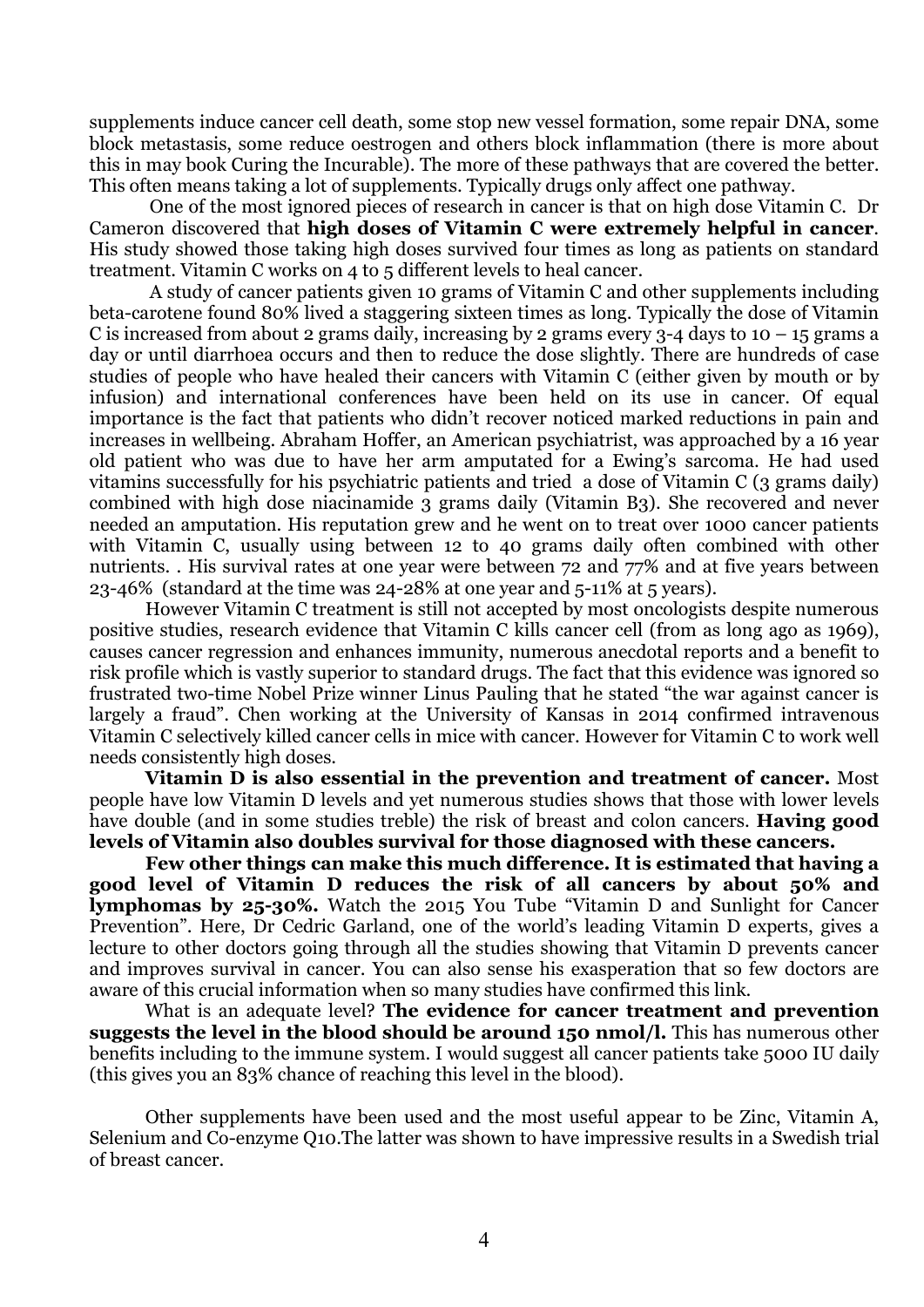All anti-oxidants have a cancer preventative effect in animals and humans. These nutrients work together. These include Vitamins A, C and E and Selenium. Of particular interest is the work of the late Dr Donaldson. He was able to reverse cases of cancer which had been labelled terminal by the use of **Selenium**. He noted that no improvement occurred until the blood selenium went up and the amount of selenium needed for this was quite variable.

 Recently further anti-oxidants have been discovered. These include pycnogel and circuminoids (said to be 60 times more potent than Vitamin C).

 One of the most exciting supplements is Biobran which is used by oncologists in Japan. It is extracted from mushrooms. In trials on cancer patients, 95% showed increases in natural killer cells, it also inhibits cancer growth, strengthens immunity and acts as an anti-oxidant. There are many case studies of patients recovering after using this product (see booklet by Spencer Bright).

 Mushrooms have powerful anti-cancer properties partly derived from a substance called beta-glucan. However most of the active ingredients lie in the mycelia or roots. A compound derived from this called Active Hexose Correlated Compound (AHCC) works by boosting the body's T cells (and hence immunity) to very high levels. It contains not only beta-glucan which is not easily broken down by the body but alpha–glucan which is broken down. A preparation of AHCC called SP-5 is used in 700 hospitals in Japan. It is has been the subject of multiple clinical studies and has no known toxicity. Some of these studies are remarkable. In a study of 195 terminal cancer patients given 6 grams of AHCC daily, 27 cases of cancer stopped progressing within 6 months and 114 had either partial improvement or complete recovery.

The substance Vitamin B17 sometimes called laetrile or amygdalin is one of the most interesting and controversial remedies. This was discovered by a Dr Ernst Krebs in the 1950s. He found it helped cancer in animal studies. A Dr Richardson used it with so much success that he developed one of the busiest cancer clinics in America. A battle developed over this simple substance, (which is found in the kernels of apricots, peach, plums, cherries, and also in sprouted seeds and almonds), which culminated in an official trial of the substance which apparently showed it to be ineffective until one of the official directors, Dr Burke, blew the whistle on the cover up. Further work was done by the world's greatest cancer researcher, Dr Sugiura. He found it the most effective cancer agent he had ever tested. Dr Ralph Moss, after being asked to give an official statement which was the exact opposite of the scientific findings, spoke out. Unfortunately it was still banned. However it is easy to use.

One of the simplest remedies is apricot seeds which are very high in B17. Use a nutcracker to break open the stone and eat the seed. It should have a bitter taste if it contains B17 (occasional varieties have lower B17) For cancer eat 40 seeds daily, but no more than 6 in an hour. You can also use plum or peach seeds or almonds though these have slightly less B17.

Donald William Kelley developed metastatic pancreatic cancer in his thirties and was told nothing more could be done. However he noted that **his cancer nodules grew after he** ate meat, sugar or white flour and regressed after he ate fruit, vegetables, nuts and especially after drinking carrot juice (an observation previously noted by Gerson). He changed his diet and started to get better. An avid reader he came across research in the Lancet at the turn of the century that enzymes could help cancer in both humans and animals. He added enzymes to his regime and found the tumours broke down so quickly that he became toxic. He then took coffee enemas to counteract the toxicity (this was a standard treatment for toxicity at the time) and this aided his recovery. He made a full recovery and over the next twenty years went on treat over 450 patients with cancer (often those beyond conventional treatment) with a 50% success rate.

The Kelley treatment, now run by Dr Jack Taylor in Chicago, uses pancreatic enzymes, supplements and diet. Dr Taylor believes that adequate pancreatic enzymes are needed to break down the walls of the cancer cells. Pancreatic enzymes can be prescribed although they are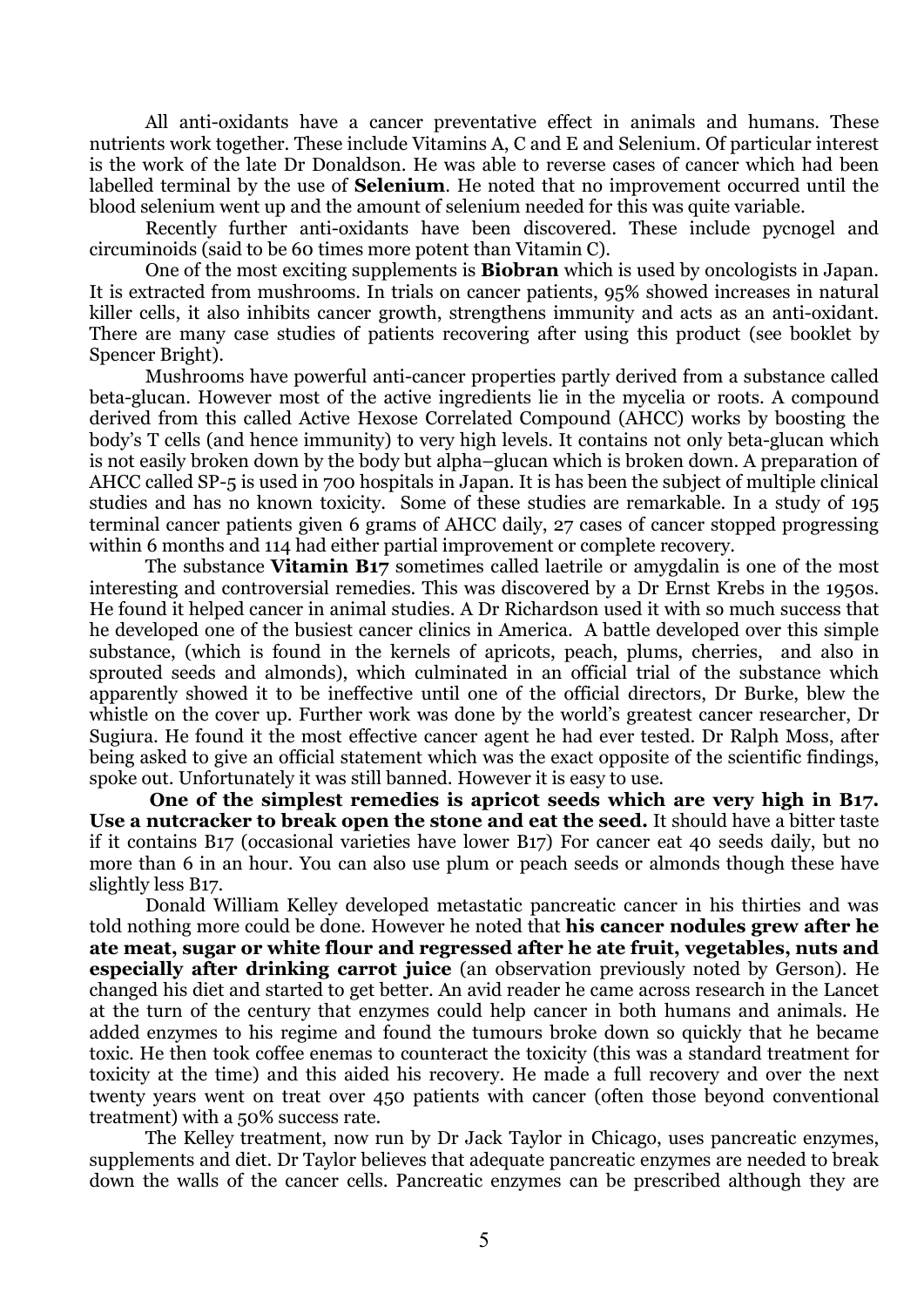almost never used conventionally for this purpose. A typical dose would be 4 to 8 capsules before bed and the same between 2 and 5 am (a key time for body repair).

## TOXICITY

We know that every person has hundreds of toxic chemicals within their body, mostly in their fatty tissues. The problem with these chemicals is that can attach to DNA causing DNA adducts which can be a trigger for cancer. These can be measured but this is not done in the NHS. A clue to a toxic exposure can be previous occupation or hobbies. Sometimes people intuitively guess what has harmed them. It is crucial to avoid toxicity as much as possible when treating cancer. It is impossible to avoid all sources but they can be reduced. Eat organic and natural food, unadulterated by chemicals and pesticides, and filter water. Avoid obvious sources of air pollution such as air fresheners, perfumes, paints and sprays which give out a range of chemicals (10% of all chemicals are carcinogenic). Anything you breathe enters your body within seconds. Sometimes a location can be important, especially if previous occupants of a house died from cancer.

The issue of toxicity is complex. Detoxification gets little attention in conventional medicine but the body sees it differently. The major organ of detoxification, the liver, happens to be the largest organ in the body and with good reason. Supporting it with a good diet and appropriate supplements makes perfect sense. Other ways of removing toxicity are fasts and saunas but this is beyond the scope of this leaflet.

Although not thought of toxic in the same way, some negative emotions, notably resentment and anger are very damaging to the body and may need to be dealt with.

# **OESTROGENS**

Oestrogens are drivers of many cancers. They are particularly important in breast, prostate and testicular cancers. However they also play a role in many cases of lung, ovarian and endometrial cancers. There are many sources of oestrogens and many chemicals (called xenoestrogens) have oestrogen-like effects. Pesticides and herbicides have the strongest oestrogenic effects but plastics are also important. Beware of plastics in contact with fats (eg milk in plastic containers), heat and plastics (microwaving in plastic containers, kettles with plastic linings, water in plastic containers left in the sun) but also beware of milk which has high levels of IgF1, a hormonal growth factor, in these cancers. (See the leaflet oestrogen dominance for further information on oestrogens and how to reduce exposure).

### ELECTROMAGNETIC FIELDS

Electromagnetic fields (EMFs) have increased exponentially in the last 20 years and have become far more dangerous. Major sources are mobile phones and their masts, DECT phones, wifi and smart meters.

For most people the greatest danger comes from their mobile phones. The smarter the phones and the more information they carry and the greater the risk. For instance there have been 38 cases recorded of breast cancer in women who kept mobile phones in their bras. I suspect a much commoner situation is men keeping mobiles in trouser pockets. The risk here would be testicular and prostate cancer. EMF radiation has been shown to promote all stages of cancer development in testicular cancer. It is well-established that mobile phone use increases the risk of glioma, salivary gland tumours and acoustic neuromas.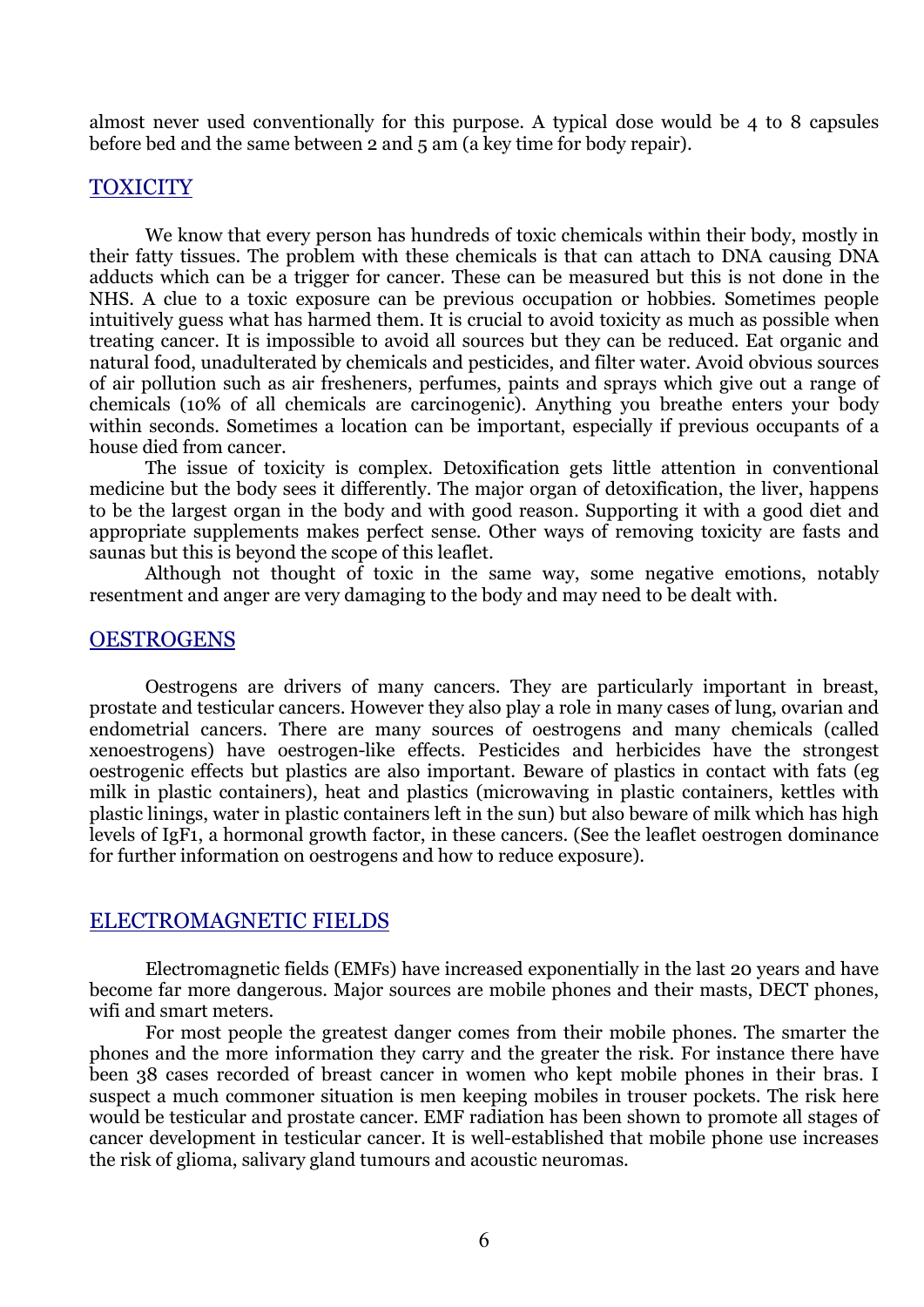For anyone with cancer a mobile phone may represent a risk too far. The main problem is the vast numbers of irregular nanosecond pulses emitted every second by mobile phones on standby. These interfere with basic cellular mechanisms, damage DNA and cause DNA degradation. Over 30 studies have linked EMFs with cancer. Fortunately there are ways to reduce this risk.

One way is to keep EMF exposure at night to as low a level as possible as this is the time when maximum healing occurs. Never charge mobile phones in the bedroom whilst sleeping. Don't leave them on standby as they are still emitting EMFs at astonishing speeds. Some mobiles even emit on flight mode so just keep them out of the bedroom. Also switch the wifi off at night.

Mobile phones close to the body represent a real danger to anyone with cancer. Keep them away from the body or in protective cases . If this is not possible, switch off the wifi on the phone off (through settings). This stops these continuous harmful emissions and limits emissions to the time of calls. Keep laptops and pads off laps.

Even during calls take care. Keep calls short. Use loudspeaker mode or an air-tube headset. Forward the calls to a landline if possible. EMFs can be a hundred times stronger on connection so wait 5 seconds before answering to avoid a microwave hit to the brain. Exposure is greatly increased when using a phone in a car or train and exposure can increase a thousandfold in low transmission areas.

Another major risk is phone masts. If 5G is allowed it would take 500 base stations per square kilometre to function. This would be bad news for anyone with cancer. Beams from one of these base stations could trigger cancer or at the very least block it's healing. Shielding is possible but complex.

# HERBAL REMEDIES

 The plant Mistletoe has been shown to have anti-cancer properties and to provide essential nutrients. It is an approved treatment for cancer in Germany. It does not get rid of cancer but stops it growing.

An exciting herbal preparation is **Essiac**. It was originally given to a Canadian nurse by an Ojibwa Indian. She used it to treat her aunt who had terminal cancer who then lived for another 20 years. The nurse Rene Caisse, went on to experiment with the formula and treat hundreds of people. It was very successful and people with terminal cancer flocked to see her. Her remedy was investigated by a commission and found to be the only effective remedy out of eighteen tested. However vested interests worked to get it banned and were largely successful so only recently has it becoming recognised.

 It appears that it can be a cure where the cancer has not spread. Even where other organs had been involved with cancer, patients often lived longer and had less pain. All products sold as Essiac are not equal.

 Another interesting preparation is Hoxsey's herbs. Initially used by Harry Hoxsey who used a preparation discovered by his great grandfather who watched a cancerous horse cure itself by grazing on herbs. In 1955 Hoxsey's Dallas clinic was the world's largest privately-owned cancer facility treating over 12,000 patients. After frequent arrests for practising without a license, his clinic was eventually banned by the AMA in 1960. Yet two federal courts upheld the value of his herbs and the AMA later admitted it had merit but refused to investigate its value despite Hoxsey pleading for it to be studied. A clinic called Biomed now operates in Mexico using this formula and apparently has an 80% success rate. Six of the nine herbs have anticancer properties and burdock breaks down to benzaldehyde. Benzaldehyde is also an active ingredient of Vitamin B17. It may be difficult to get preparations with the original herbs as some have become rare and few are now available in organic form.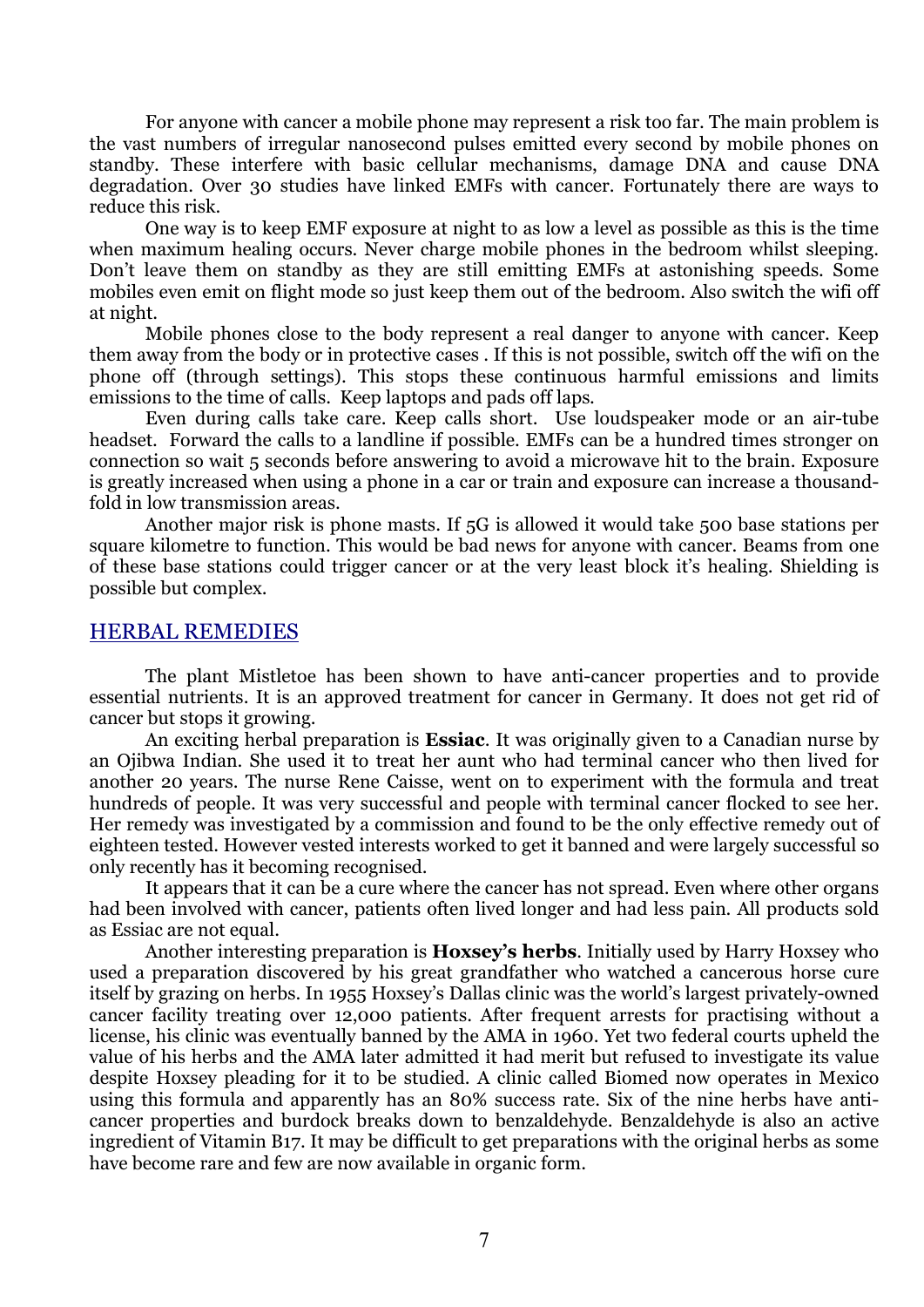### MEDITATION

 Ian Gawler, who cured himself of a particularly aggressive cancer which had spread throughout his body (osteosarcoma); he used many different therapies considered that meditation was the most important. He did 5 hours per day for 3 months and then one hour per day, though others recommend less.

 People often think with cancer that it is relentlessly spreading. This is not so. At times the body is winning and it is healing and at other times the tumour is winning. The latter is more likely to happen when a person is stressed or the diet is "feeding" the cancer. Basically I suspect that during meditation or deep relaxation the body goes into healing mode.

# VISUALISATION

 This was pioneered by the Simontons in America. They found it doubled the survival time and increased the number of circulating immune hormones in the body. (See Getting Well Again, O. C. Simonton).

 Some people have been completely healed by visualization but I have little doubt this is easier for some that others. Although it is often thought of as a New Age technique its origins go back much further including to Buddhist philosophy (see below). There are several different types:

### 1) Seeing the body heal the Tumour

See animals such as wolves (or immune cells) eating the tumour. See the tumour as weak, confused or grey. One of the best known examples was 10 year old Garrett Porter who imagined seeing spaceships firing at an invading enemy planet (he had a brain tumour). After 5 months he could not find the enemy planet and his scan showed he was clear of tumour.

 A clever example used by another patient with a brain tumour: he imagined his brain as a cauliflower and the tumour cells as green fly and the immune cells as ladybirds. He then imagined there was a bright white light which would bring out more of the ladybirds which would eat more and more of the green flies.

Another example is to see the body being cleansed with a powerful liquid and all the disease and rubbish being swept away into a fast-flowing water.

Shivana Goodman has stated that she cured herself of breast cancer after several relapses by a visualization which she called the 5 minute cancer cure. She writes that others have had similar successes with it. It involved experiencing a sensation of love permeating her body and then she breathed in silvery light into her solar plexus and sent it, on expiration, to each part of the body in turn (eg breathing in light, sending to one leg on expiration, breathing in again, sending to other leg etc). Then she saw her cancer as cured and the whole body glowing with health (she has a useful CD and book which gives a much more detailed account of this). Initially she used this method three times a day.

The Buddhist have used a method for thousands of years where they chant a mantra and imagine a powerful healing light coming from a dark blue Buddha, entering the body, removing all illness and the causes of all illness. They consider this less of an appeal to a God than accessing the power we already have within us.

## 2) Seeing yourself in Good Health

 Imagine yourself as vibrantly healthy. Eg running along a beach, feeling wonderfully healthy, far too well for any illness to exist.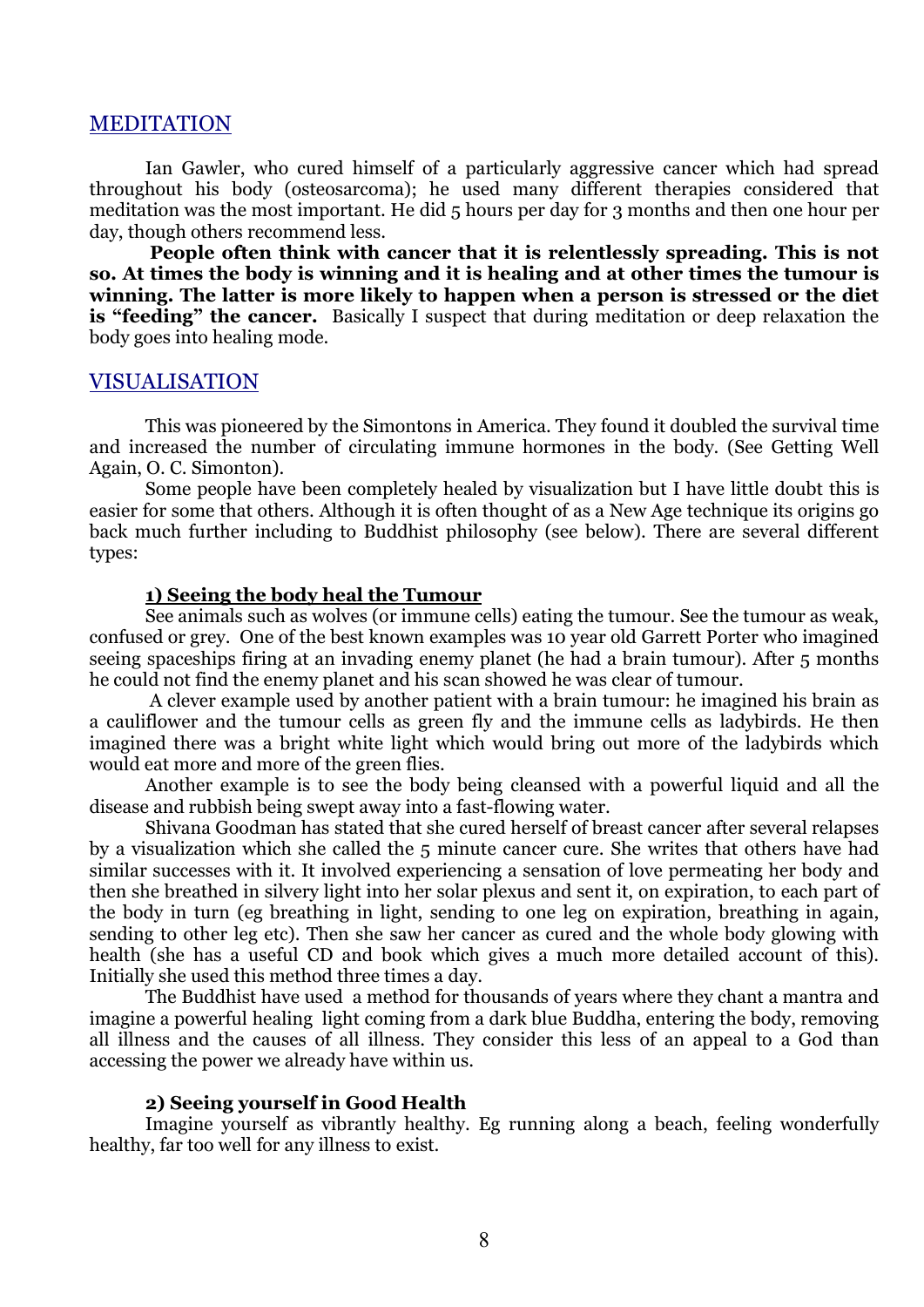What you say to yourself is important because your body is controlled by your subconscious mind. It believes everything you tell it. Tell or command your body to "Be well". Tell one of your organs to "Behave" or "Be free of cancer" or repeat "I reject cancer". If you take juices or supplements tell them to "Go to where you will do the most good". It may sound strange but it can help. Nearly all these ideas have been devised and used by people who have successfully fought cancer.

### 3) Seeing a specific event after the cancer is cured

 An example is a lady with young daughters, diagnosed with leukaemia and given a shorttime to live. She imagined herself at her daughter's wedding and enjoying the occasion. This came to pass. Or a lady with breast cancer who said daily "Thank you for my healing" and fully believed she was healed. She made a full recovery.

 A brief simple visualisation for a few seconds (like a flashback of a memory) several times a day is often more effective than a complex one. Adding stirring music or anything that gives the visualisation a strong emotional punch will make it work better. If the emotions are not involved it will lack power.

 Studies of successful visualizers showed that they used compelling images. They saw clear, bright, large pictures as if they were there –need to visualize as if there with emotion and intensity. Unsuccessful visualizers used fuzzy pictures, a questioning tone of voice and imagined it as if they were not there.

# HOW WOULD I TREAT MYSELF

 This would depend on the type of cancer. But here are some remedies I would be likely to  $_{11}$ se.

- 1) I would use a diet of natural food only, high in fruit and vegetable juices with periods on juice only.
- 2) I would use a source of B17 such as apricot seeds, plum and peach seeds, almonds. I would use at least 40 daily (not more than 6 per hour).
- 3) I would use Vitamin C powder at maximum dosage. I would also use Selenium.
- 4) I would use visualisation.
- 5) I would consider a herbal remedy such as Essiac or Hoxsey's herbs.
- 6) I would consider using pancreatic enzymes.
- 7) I would consider Biobran or SP-5.
- 8) I would do regular exercise

However there are many, many other substances which make as difference in cancer –see Cancer, The Complete Recovery Guide by Jonathon Chamberlain or Everything You Need to Know to Help You Beat Cancer by Chris Woolams. New information is emerging all the time.

 Here are a few more examples: Salvestrols block an enzyme in cancer cells (called CYP1B1) which promotes cancer cell growth and spread and is not present in normal cells. Salvestrols are converted by the CY1B1 enzyme into an anti-cancer metabolite. (A whole book Salvestrol: Nature's Defence against Cancer by Brian Schaefer gives the whole story). However salvestrols are present in many berries, fruits, herbs and vegetables but levels have dropped alarmingly with modern farming techniques and these substances are inhibited by pesticides and by early ripening techniques. However capsules of salvestrols are available –ideally we need about 12mg daily.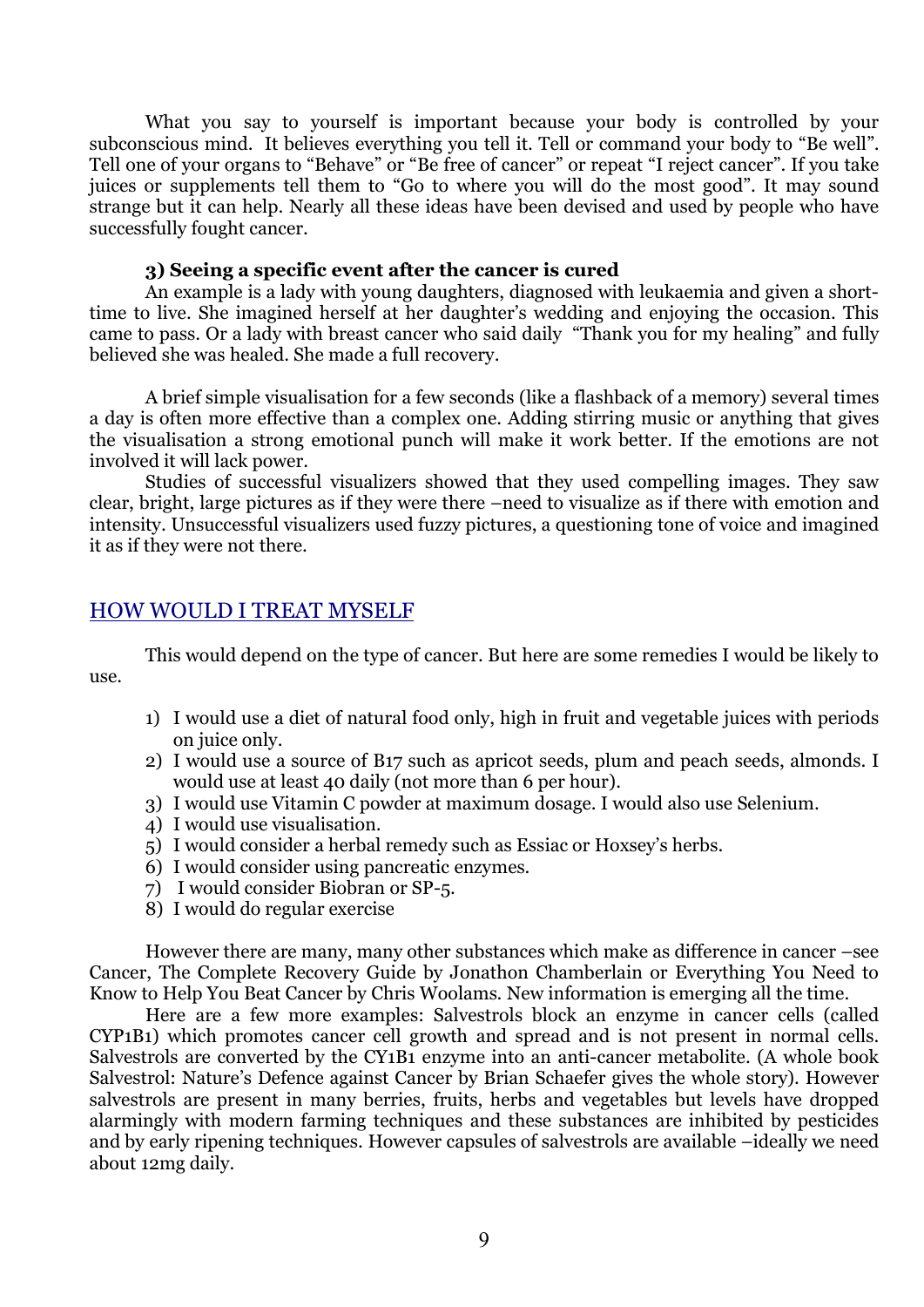Vitamin E is made up of tocopherols and tocotrienols. The tocotrienols, especially delta and gamma tocotrienols inhibit breast, prostate, colon and lung cancer cell growth and animal studies have found they inhibit pancreatic cancer by 80%. (Note Vitamin E supplements usually only contain synthetic alpha tocopherol which is not recommended).

 Curcumin (use bioavailable curcumin extract, 1-3 grams daily) is another remedy that has shown potent anti-cancer effects and reversed cancer in some individuals. It has a range of effects against cancer, the most interesting being its ability to trigger apoptosis (cell death) in cancer stem cells (which are typically unaffected by chemotherapy).

 Also consider flaxseed or flaxseed oil which contains potent natural anti-carcinogenic properties. They contain lignans, one being Secoisolariciresinol Diglycoside (SNG), which inhibits metastases. Cayenne pepper contains capsaican which is known to cause tumour cell death. Watercress is the richest source of PETTC (phenylethylisothiocyanate) which has powerful anti-cancer effects.

 My take on this is to use as many things as possible and to add anything that will be beneficial to the juicer in as natural form as possible.

# CHEMOTHERAPY

This is not a therapy where doctors always know best and every person should research the benefits and risks of any proposed treatment carefully before going ahead with it. In a major review in the BMJ in November 2016 Dr Peter Wise found the only tumours where chemotherapy made a significant difference to 5 year survival were testicular, cervical, ovarian cancers, leukaemias and lymphomas. However for all the major cancers (where chemotherapy is used most) such as lung, breast, colorectal and prostate cancer, the benefits were miniscule.

However the risks were significant: 80% gave adverse side effects and these were severe in 64%. A more worrying fact is that four (animal) studies have now shown an **increased risk** of metastasis (tumour spread) after chemotherapy. This should be no surprise: after chemotherapy cancer cells become more aggressive and resistant (just like microbes after antibiotics). Chemotherapy does shrink tumours but it is what comes back after it has shrunk that concerns me.

So why is chemotherapy being used so much in tumours known not to respond to it? Oncologists usually say something like "we will give it as insurance so we get all the cancer cells". This is simply untrue. A tumour the size of a pin head has a million cells and a 2cm tumour (just visible on a scan) has 10 billion cancer cells. There is no way they will all be removed. The only protection is a strong immune system which has the capacity to remove them. Sometimes chemotherapy is given when a cancer returns and I believe oncologists are trying their best to help a patient here in a difficult situation. But again they often give a false impression that this will cure the cancer when this is clearly not the case and they don't always factor in the adverse effects. In my opinion there are better options.

Questions to ask your oncologist are specifically whether the chemotherapy will usefully extend life (not just shrink the tumour) and whether they would have this treatment themselves (a survey of oncologists found the majority would not have chemotherapy!).

Fasting has been shown to help chemotherapy. A study on rats that fasted for two days before chemotherapy found it produced a "shield" effect protecting normal cells but making the chemotherapy work better. A later study on humans found the same –less side effects (nausea, fatigue) but increased sensitivity of cancer cells to the chemotherapy – a double benefit. In Turkey it has been found that only half the dose of chemotherapy is needed if fasting is used.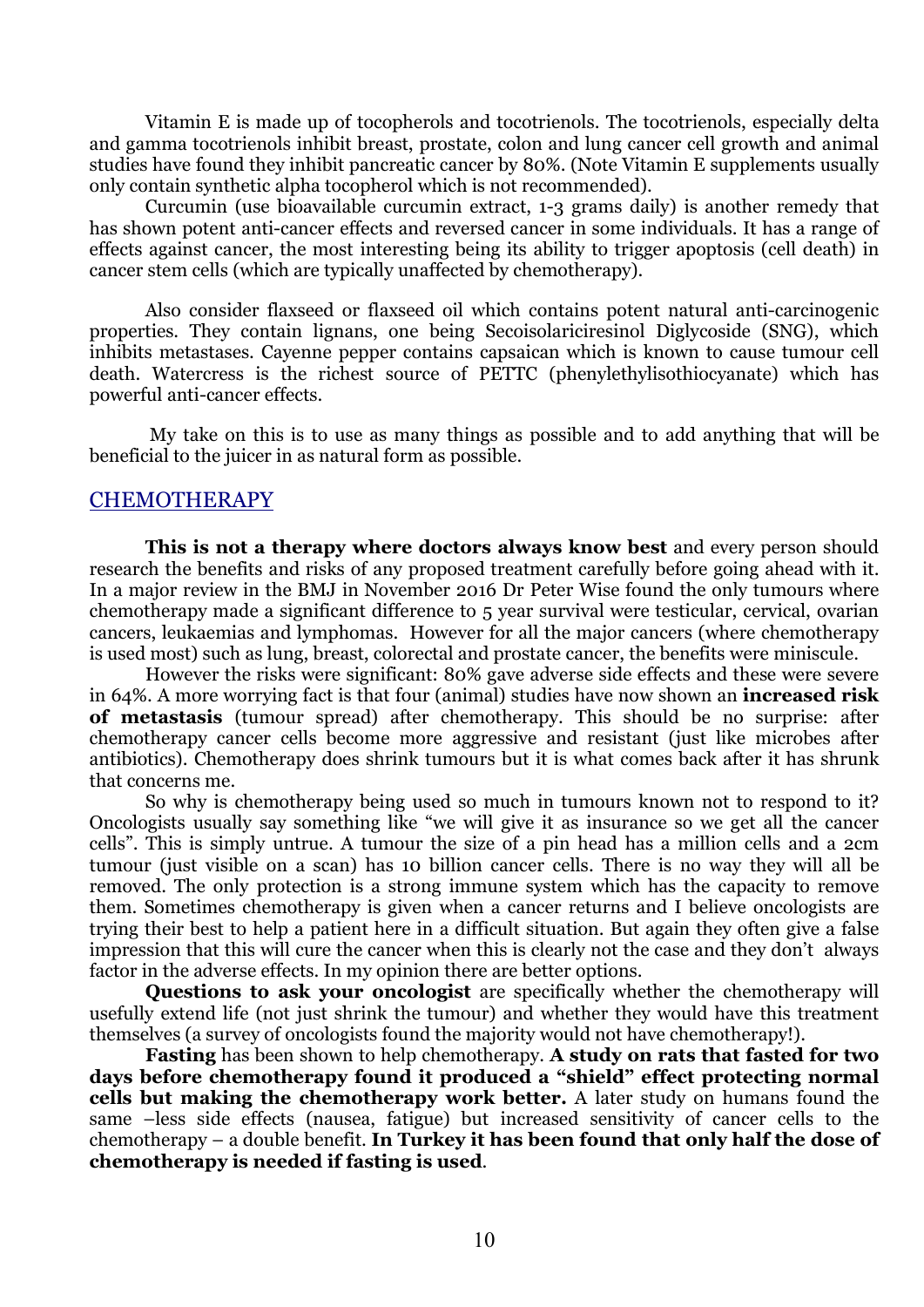The way to use fasting is to start the fast on the evening 2 days before the chemotherapy, and continue during the chemotherapy and half a day after. So if the chemotherapy is on a Monday start the fast on Saturday afternoon and continue until the afternoon on Tuesday. After 12 -18 hours healthy cells shut down are far less prone to take up the chemotherapy so more of the chemotherapy ends up in the cancer cells. There is also an increase in the anti-inflammatory and healing substance Sirtuin 1. Even reducing carbohydrates like sugar and white flour before chemo has been shown to be beneficial.

Several supplements have been shown to make cancer cells more sensitive to chemotherapy. These include berberine (500mg three times daily), turmeric (2-3 grams daily), melatonin (20mg at night) and honokiol 400mg at night. Also take magnesium as nearly all chemotherapy drugs deplete magnesium.

# IMMUNOTHERAPY

Immunotherapy has now become a common treatment for cancer. It is a new and complex field.

Many drugs used today are monoclonal antibodies. You will know this because they end in "mab" (short for monoclonal antibody). These were expected to be a game changer for cancer but overall have disappointed.

Some are used to target genetic mutations. At one time it was thought that specific genetic mutations caused cancer and the idea of a targeted therapy for these mutations was very appealing. Indeed one drug, imatinib, was an outstanding success and massively changed the prognosis in chronic myelogenous leukaemia. Sadly this success proved to be the exception. The reason is that most cancers produce new genetic mutations as easily as bacteria become resistant to antibiotics and quickly render the drugs ineffective. These drugs are not immunotherapies.

Another class of drugs, also using monoclonal antibodies can truly be classed as immunotherapies.

The killer T cells of the immune system are highly effective at killing cancer cells. In fact they are so effective that they need to be kept under control to avoid overkill (comparable to friendly fire). So they have the equivalent of a switch on the cells. When this is switched on it stops them attacking cancer cells. Unfortunately cancer cells have developed an ability to fire this switch and hence protect themselves.

A new class of monoclonal antibodies were developed which stopped cancer cells activating this switch. These are called checkpoint inhibitors. These include PD-1 and CTLA-4 inhibitors. About 17% of people have a long term benefit from them.

 An odd feature of these drugs is sometimes when a local treatment such as radiotherapy is used together with the drugs, it can have a more general effect on cancer (in about 27% of people). It is thought that the radiotherapy causes an increase in damaged cancer DNA and this triggers an overall immune response to the cancer.

Other therapies include cancer growth blockers, such as tyrosine kinase inhibitors, which are notorious for their severe side effects. Another group are protease inhibitors. These are drugs ending in "mib".

About 11% of cancer patients receive great benefit from these types of drugs and about 40% gain some benefit. These drugs have a mortality of about 3% so are not without risk.

At the moment the length of treatment on these drugs is unclear. The cost is eye-watering – typically a year's treatment costing upwards of \$100,000. The average life extension of chemotherapy drugs as a whole is poor, only 2-3 months.

A major downside of all these treatments is they destroy the gut microbiome, which is an essential part of our immunity. Our immune system uses T cells to kill cancer cells.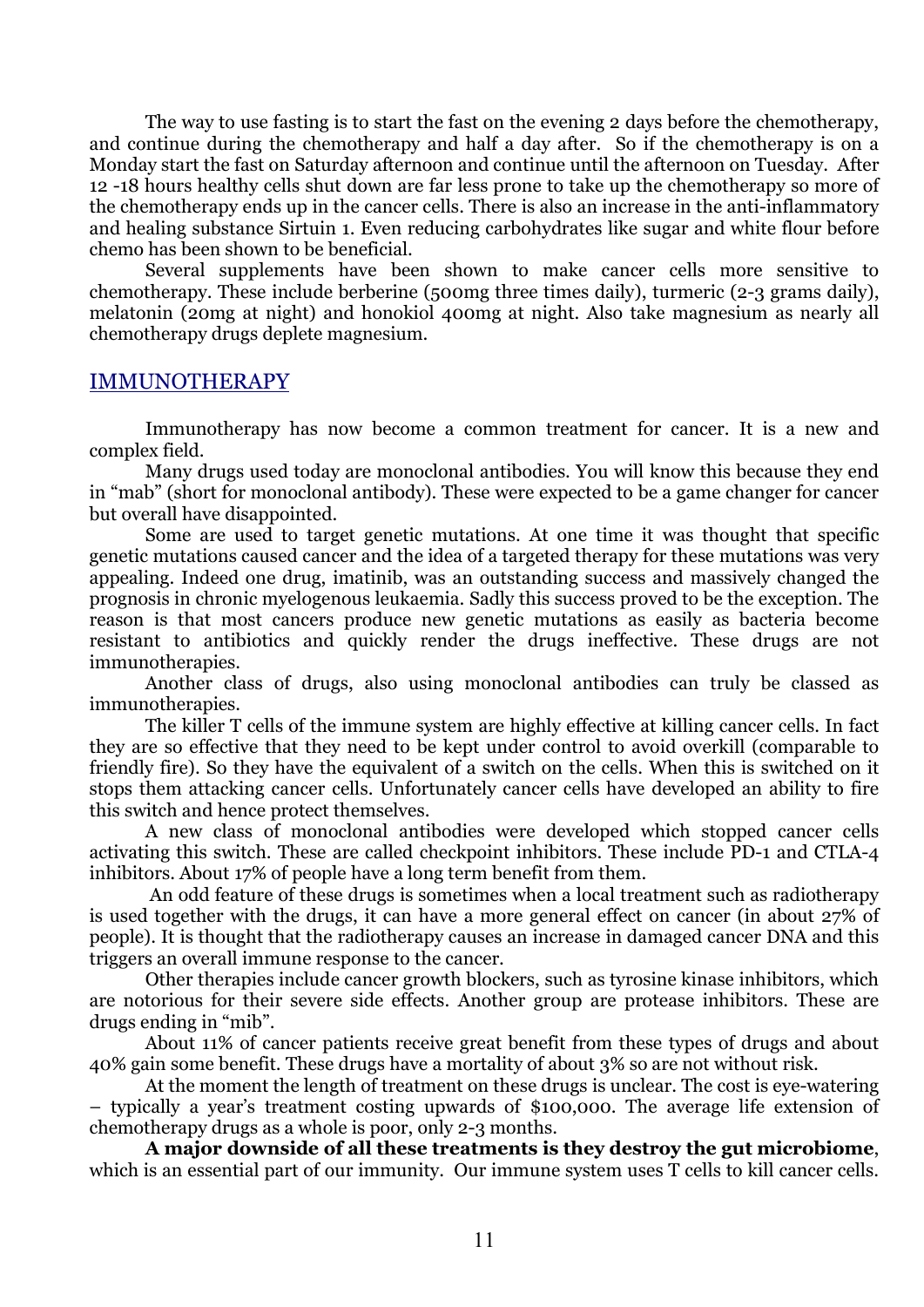These T cells are armed by Vitamin D and this in turn is activated by butyrate, which is made by beneficial gut bacteria. Without a healthy microbiome the T cells will be ineffective and our natural protection from cancer greatly diminished.

If you are offered these drugs it is worth knowing this: about 12 studies show that boosting gut bacteria with a high fibre diet makes immunotherapy more effective and reduces adverse effects. Antibiotics (which damage beneficial gut bacteria) make them less effective for the same reason. Oncologists often seem unaware of this.

Again it is crucial to understand the benefits and downsides of these drugs before having them. A good place to start is the Canceractive website which gives a description of all these drugs.

# RADIOTHERAPY

Radiotherapy has improved vastly. It is far more accurate and it is sometimes possible to bend beams to avoid key structures. The problem though is that structures before and after the cancer (for instance the lung and with left-sided lesions, the heart in breast cancer) are still affected by the radiotherapy. Long-term damage still occurs in 4% (it used to be 20%). Nowadays less than 1% get secondary cancers from radiotherapy. Proton beams are better as it kills nothing before and after the tumour. However I expect this to become a much more commonly used treatment over the next decade.

Exercising for three hours a week has been shown to reduce adverse effects and this should ideally be vigorous exercise (enough to make you sweat).

# CANCER STEM CELLS

 Shrinking tumours (the aim of chemotherapy) has major limitations. It does not correlate with life expectancy. The reason is that about 97% of any cancer is made up of typical cancer cells which do not present much danger. However a small number of cells (less than 3%) are very dangerous and can cause the cancer to spread (metastasize). These are called cancer stem cells. Chemotherapy and radiotherapy are ineffective against them. In animal studies chemotherapy has been shown to increase their numbers.

 However there are a number of natural substances that do kill cancer stem cells. The top five are: curcumin (from turmeric), resveratrol (from red grape skins), genistein (from soy beans, red clover), EGCG (from green tea) and sulforaphenes (from cruciferous vegetables). Other substances with an effect on cancer stem cells are ursolic acid (pistachios, apple peel), lycopene (tomatoes, pink grapefruit), Vitamin D (sunshine), piperine (pepper), 6-gingerol (ginger) and anthocynanins (from red cabbage, aubergines, red onion).

 The amount needed can be quite high, so supplements may be needed. See Canceractive: Ten Natural Compounds Against Cancer Stem Cells for more information.

# GENERAL HINTS

 One of the most important qualities you need is a desire to fight back. It's very easy to become angry, resentful, sorry for yourself or fatalistic, but these won't help you. Leave "Woe is me" and "Why me" to others; you need your fighting spirit. Start with a decision to get better even if you don't know how. Then you need a belief that it can happen.

Be smart. Get all the information you need from your doctors and if necessary from other organisations. The website CANCERactive is useful.